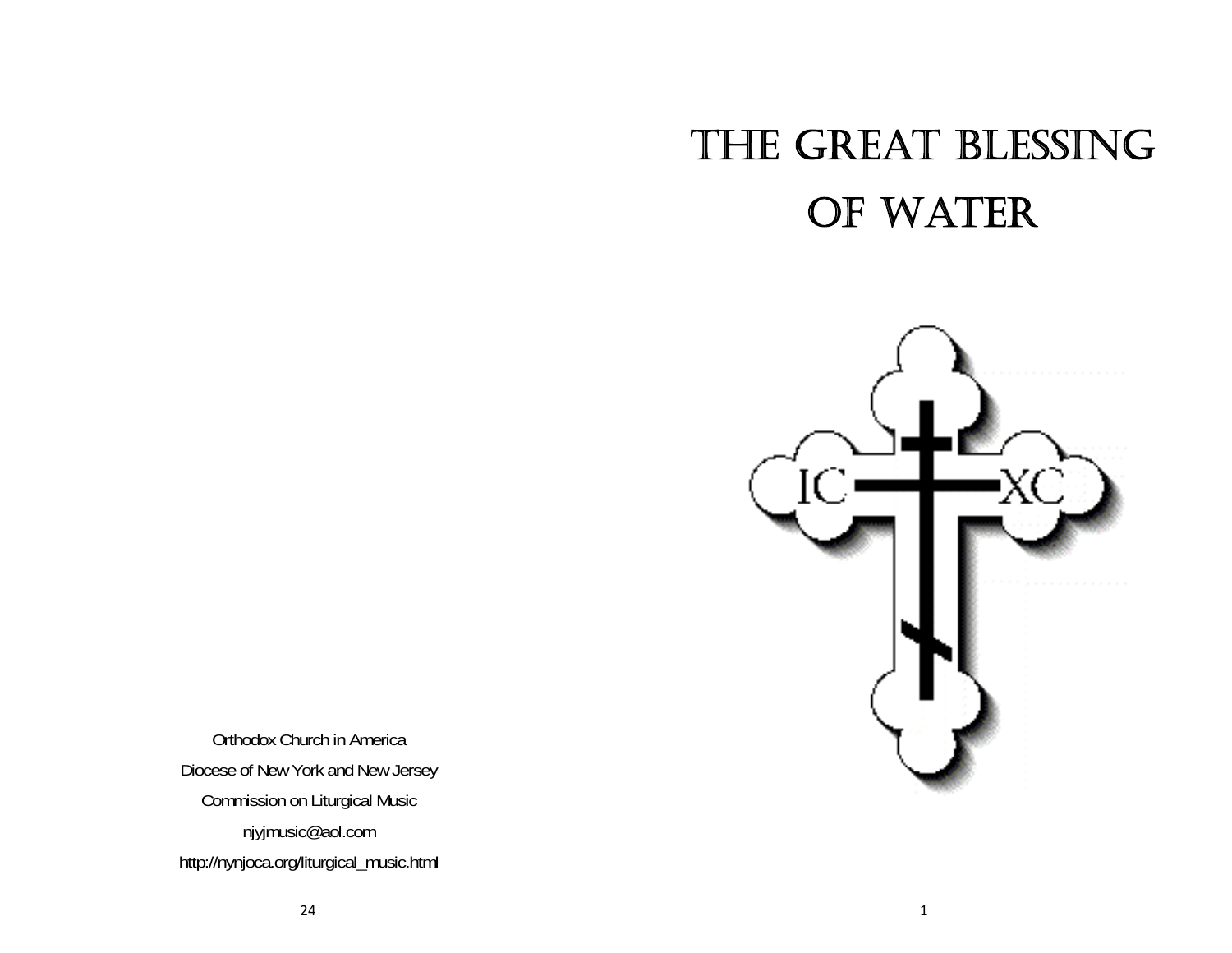

never be ashamed. This poor man cried, and the Lord heard him, and saved him out of all his troubles. The angel of the Lord encamps around those who fear him, and delivers them. O taste and see that the Lord is good! Happy is the man who takes refuge in him! O fear the Lord, you his saints, for those who fear him have no want! The young lions suffer want and hunger; but those who seek the Lord lack no good thing. Come, O sons, listen to me, I will teach you the fear of the Lord. What man is there who desires life, and covets many days, that he may enjoy good? Keep your tongue from evil, and your lips from speaking deceit. Depart from evil, and do good; seek peace, and pursue it. The eyes of the Lord are toward the righteous, and his ears toward their cry. The face of the Lord is against evildoers, to cut off the remembrance of them from the earth. When the righteous cry for help, the Lord hears, and delivers them out of all their troubles. The Lord is near to the brokenhearted, and saves the crushed in spirit. many are the afflictions of the righteous; but the Lord delivers him out of them all. He keeps all his bones; not one of them is broken. Evil shall slay the wicked; and those who hate the righteous will be condemned. The Lord redeems the life of his servants; none of those who take refuge in him will be condemned.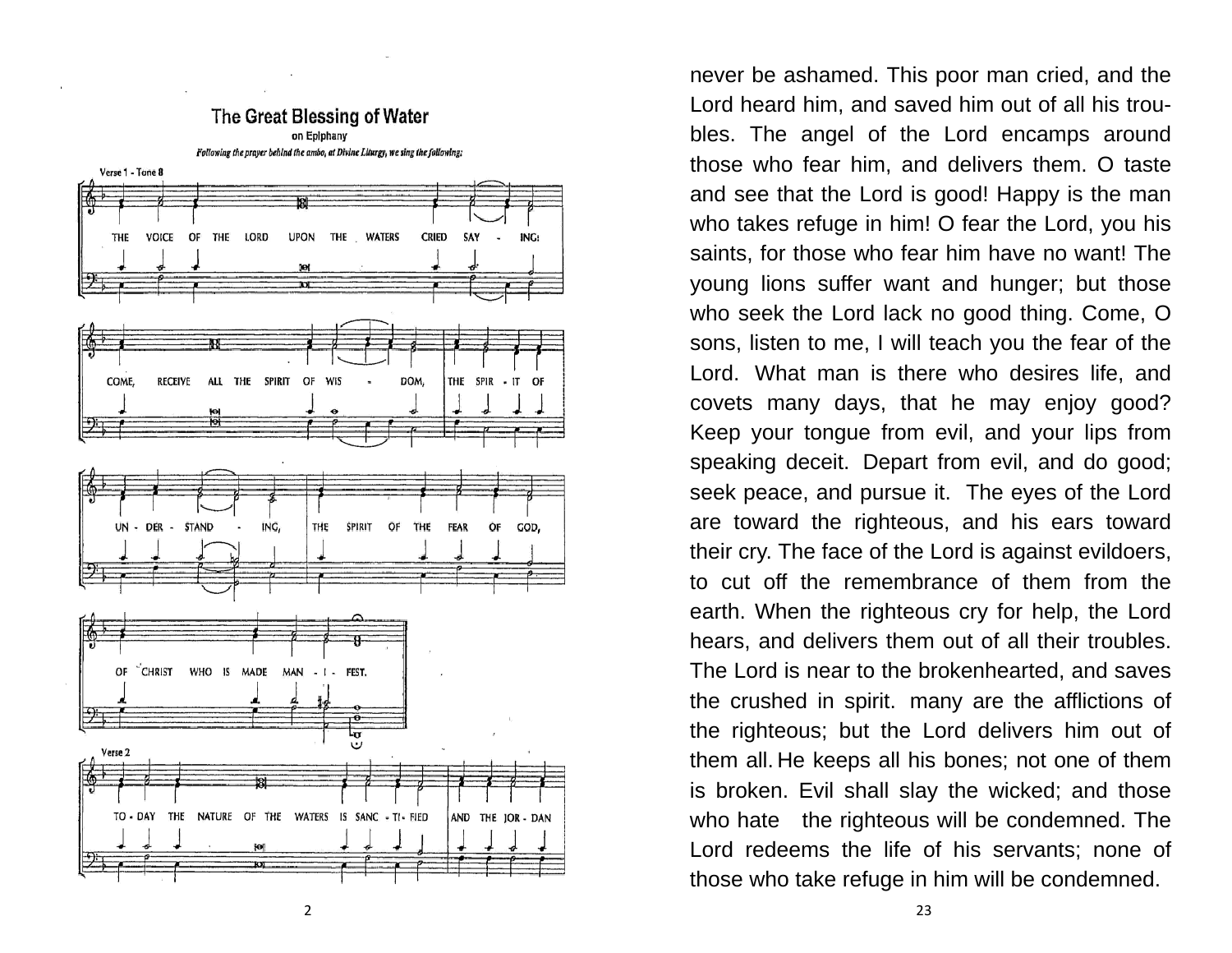

Blessed be the name of the Lord henceforth and forevermore (3x)

Priest: May he who condescended to be baptized by John in the Jordan for our salvation, Christ our true God, at the prayers of his all-pure Mother, and of all the saints, have mercy on us and save us, for he is good and loves mankind.

# *It is customary to sing Psalm 34 but in many parishes this is omitted.*

#### PSALM 34

I will bless the Lord at all times; his praise shall continually be in my mouth. My soul makes its boast in the Lord; let the afflicted hear and be glad. O magnify the Lord with me, and let us exalt his name together! I sought the Lord, and he answered me, and delivered me from all my fears. Look to him, and be radiant; so your faces shall

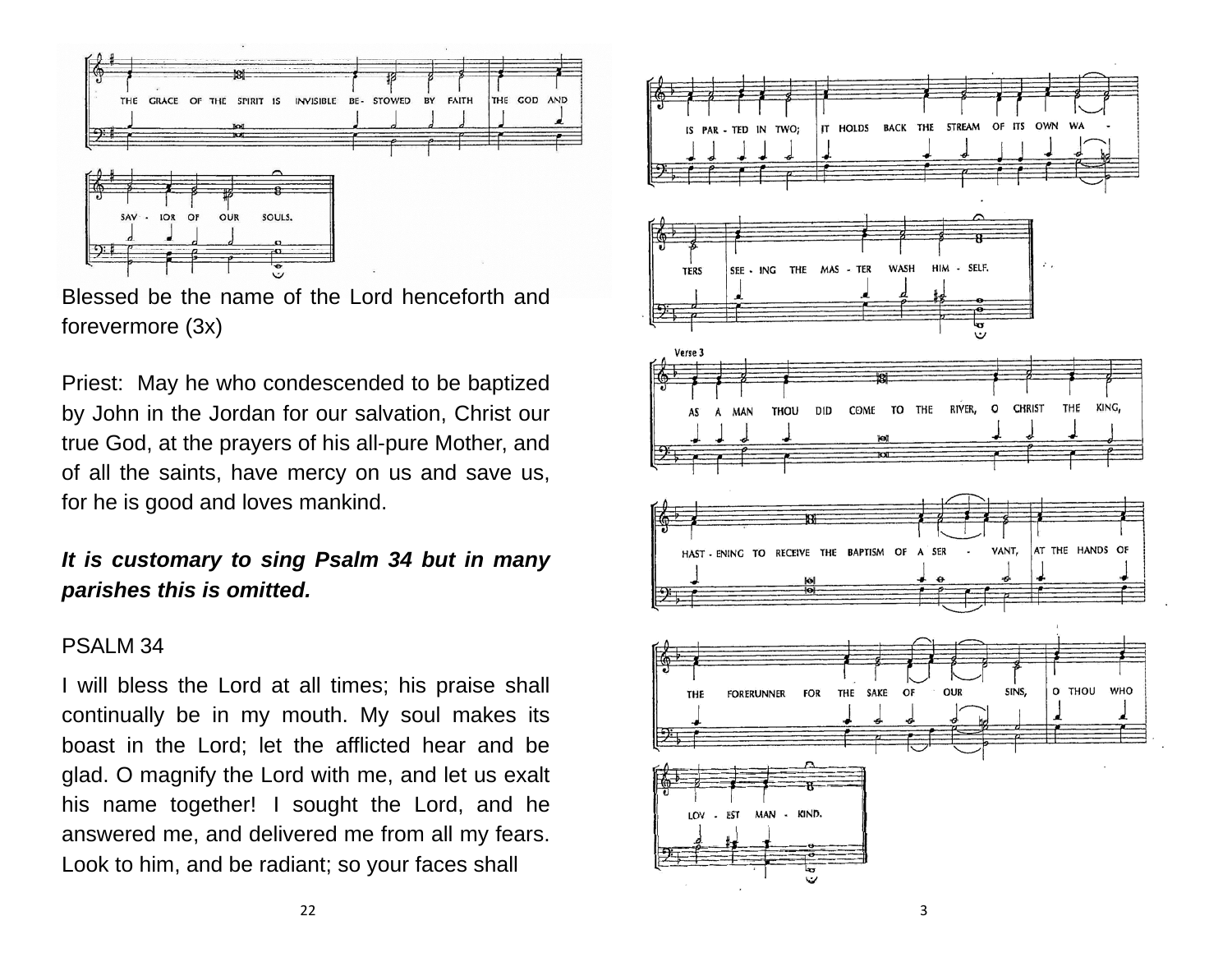

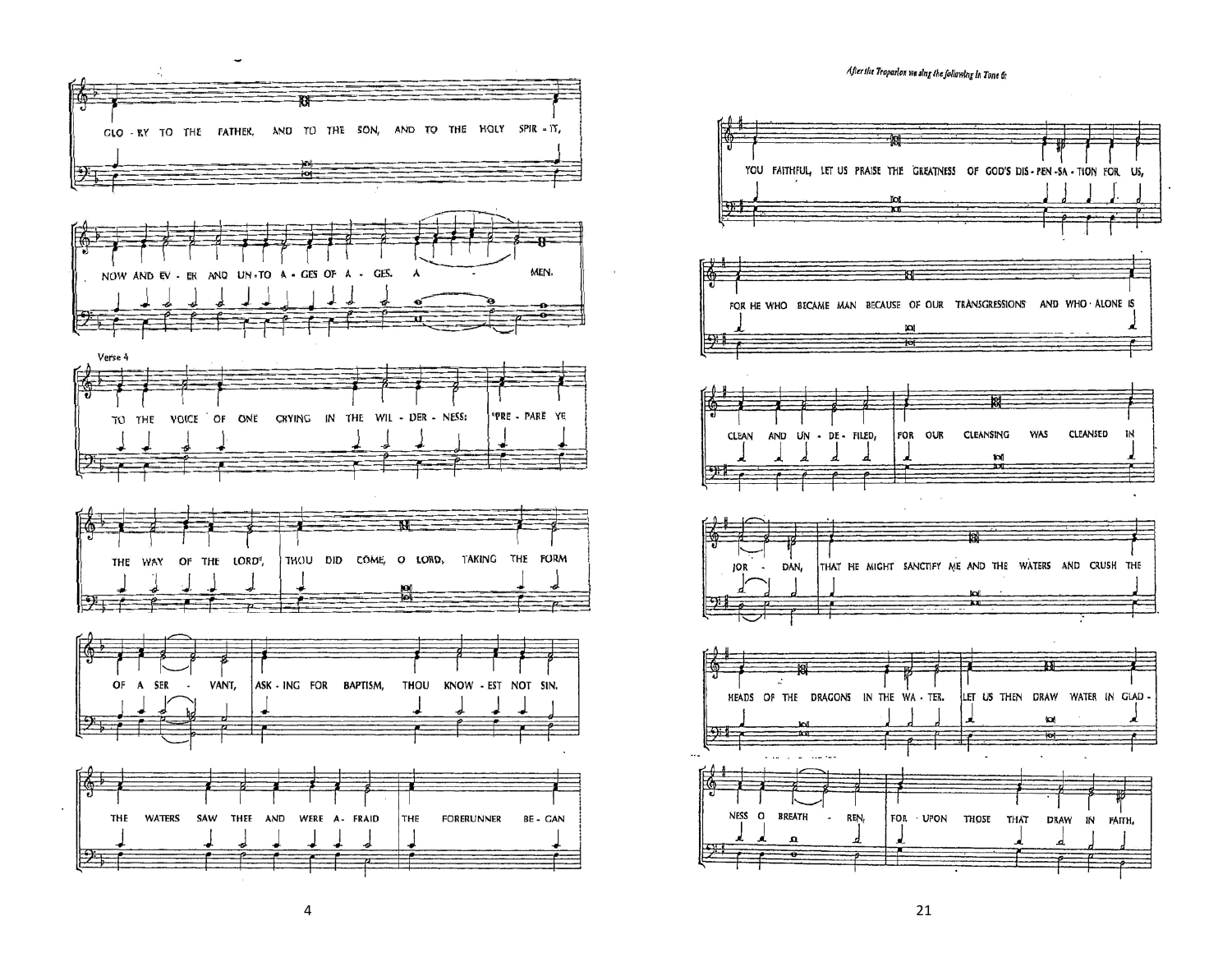



# **Old Testament Readings**

The reading is from the Prophecy of Isaiah *(35:1- 10)*

Thus saith the Lord: The wilderness and the dry land shall be glad, the desert shall rejoice and blossom; like the crocus it shall blossom abundantly, and rejoice with joy and singing. The glory of Lebanon shall be given to it, the majesty of Carmel and Sharon. They shall see the glory of the LORD, the majesty of our God. Strengthen the weak hands, and make firm the feeble knees. Say to those who are of a fearful heart, "Be strong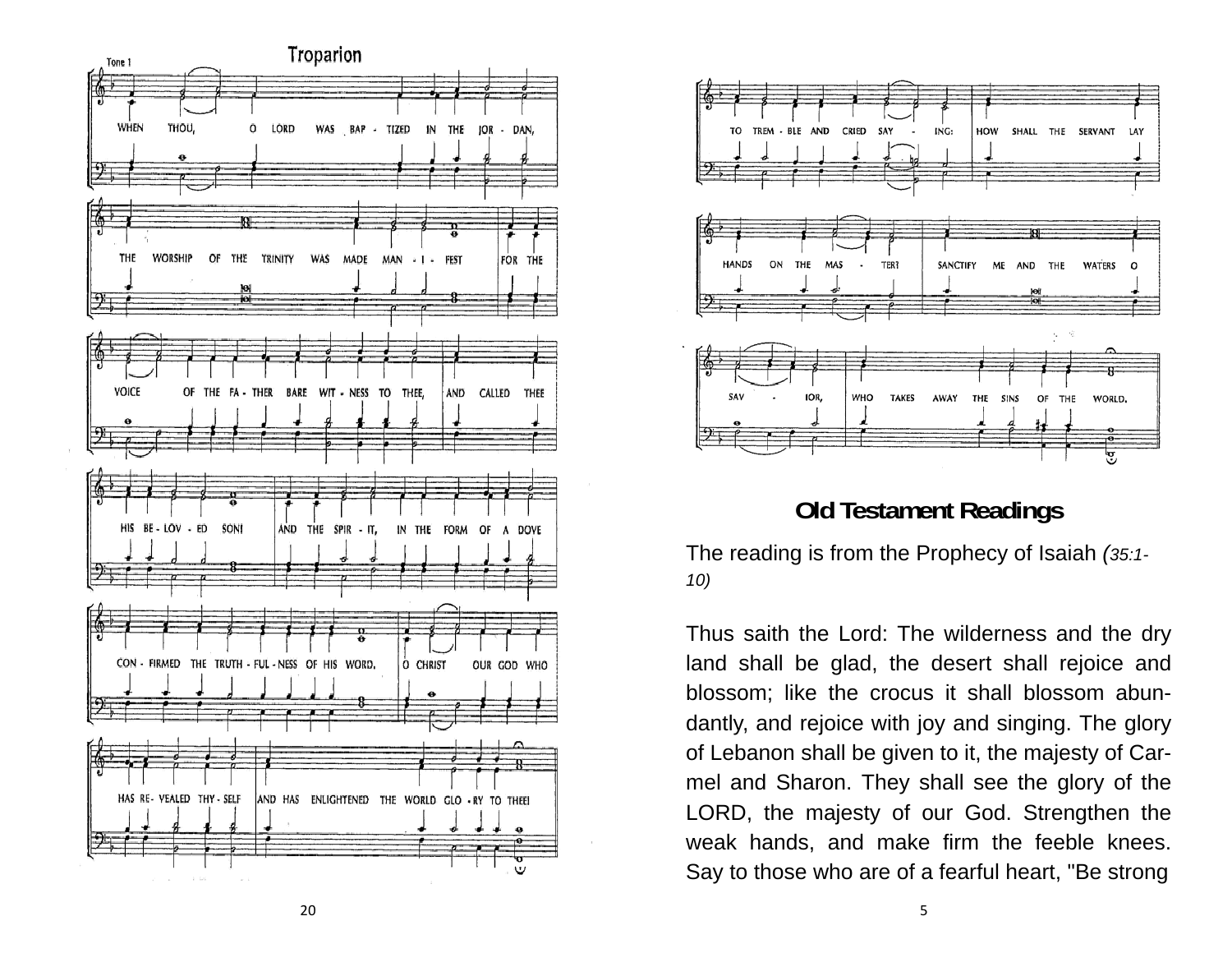fear not! Behold, your God will come with vengeance, with the recompense of God. He will come and save you." Then the eyes of the blind shall be opened, and the ears of the deaf unstopped; then shall the lame man leap like a hart, and the tongue of the dumb sing for joy. For waters shall break forth in the wilderness, and streams in the desert; the burning sand shall become a pool, and the thirsty ground springs of water; the haunt of jackals shall become a swamp, the grass shall become reeds and rushes. And a highway shall be there, and it shall be called the Holy Way; the unclean shall not pass over it, and fools shall not err therein. No lion shall be there, nor shall any ravenous beast come up on it; they shall not be found there, but the redeemed shall walk there. And the ransomed of the Lord shall return, and come to Zion with singing; everlasting joy shall be upon their heads; they shall obtain joy and gladness, and sorrow and sighing shall flee away.

The reading is from the Prophecy of Isaiah *(55:1- 13)*

Thus saith the Lord: Everyone who thirsts, come to the waters; and he who has no money, come, buy and eat! Come, buy wine and milk without money and without price. Why do you spend your money

souls and bodies. For thou art the sanctification of our souls and bodies; and unto thee we ascribe glory, and thanksgiving and worship, together with Thy Father, who is from everlasting, and Thine all-holy, and good, and life -giving Spirit, now, and ever, and unto ages of ages.

#### *Choir: Amen.*

*And blessing the water with the holy cross, the priest dips three times into the water holding it upright with both hands while the choir sings the following troparion:*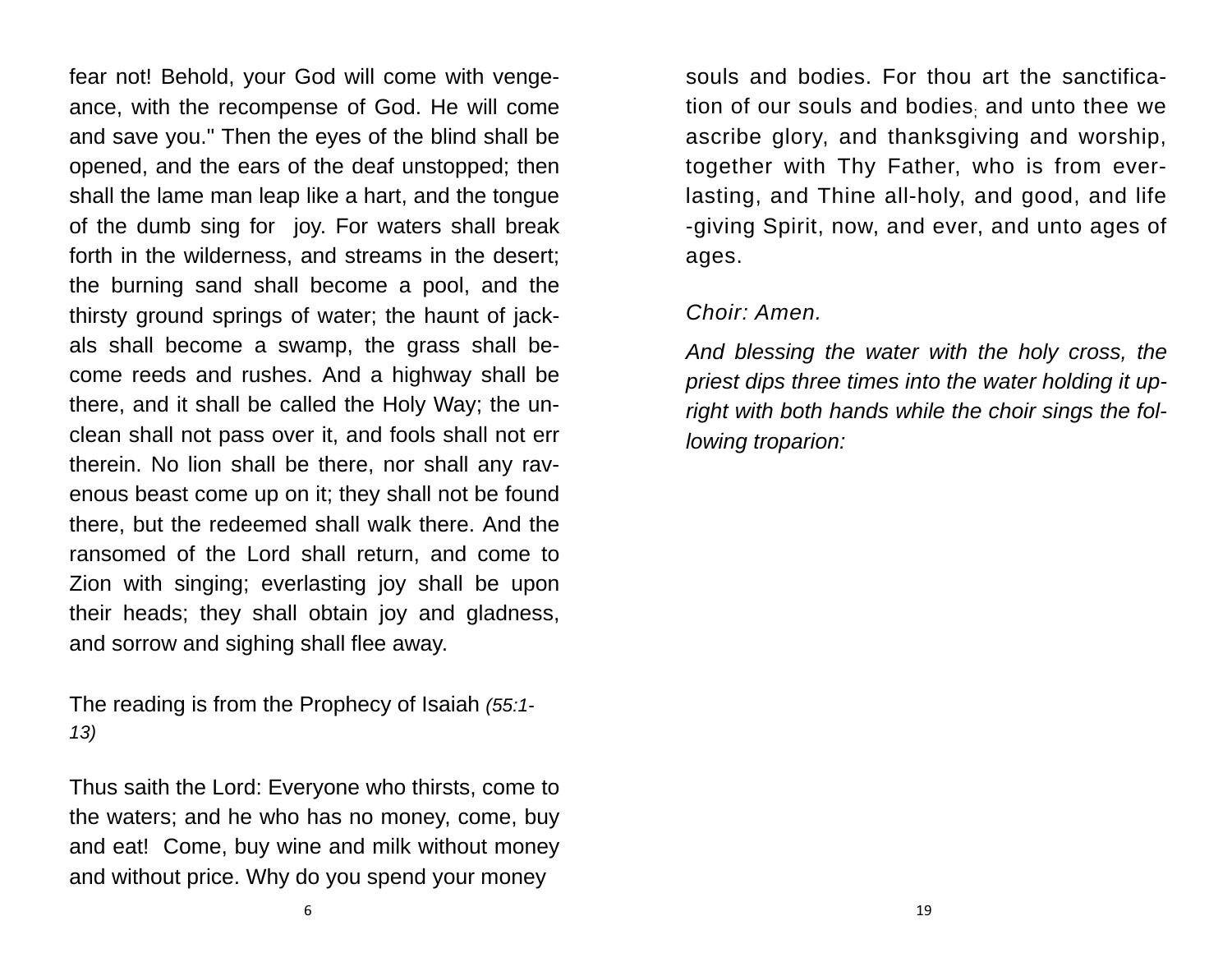Save, 0 Lord, and show mercy upon the Most Holy Synod, and keep them in peace beneath thy shelter. subdue under them every foe and adversary; grant all their petitions which are unto salvation and life eternal, that with the elements and men, and Angels, and with all things visible and invisible; they may magnify Thy most holy Name, together with the Father; and the Holy Spirit, now, and ever, and unto ages of ages. Amen:

*Priest:* Peace be unto all.

*Choir.* And with thy spirit

*Priest.* Bow your heads unto the Lord.

*Choir.* To Thee, 0 Lord.

Incline Thy ear, 0 Lord, and hear us, 0 Thou who wast graciously pleased to receive baptism in Jordan, and didst sanctify the waters. Bless all us who, by the bowing of our necks, do outwardly signify our humility of mind: and graciously grant that we may be filled with Thy sanctification, through our partaking of this water, and through sprinkling therewith. And may it be for us, 0 Lord, the health of our

for that which is not bread, and your labor for that which does not satisfy? Hearken diligently to me, and eat what is good, and delight yourselves in fatness. Incline your ear, and come to me; hear, that your soul may live; and I will make with you an everlasting covenant, my steadfast, sure love for David. Behold, I made him a witness to the peoples, a leader and commander for the peoples. Behold, you shall call nations that you know not, and nations that knew you not shall run to you, because of the Lord your God, and of the Holy One of Israel, for he has glorified you. "Seek the Lord while he may be found, call upon him while he is near; let the wicked forsake his way, and the unrighteous man his thoughts; let him return to the Lord, that he may have mercy on him, and to our God, for he will abundantly pardon. For my thoughts are not your thoughts, neither are your ways my ways, says the Lord. For as the heavens are higher than the earth, so are my ways higher than your ways and my thoughts than your thoughts. "For as the rain and the snow come down from heaven, and return not thither but water the earth, making it bring forth and sprout, giving seed to the sower and bread to the eater, so shall my word be that goes forth from my mouth; it shall not return to me empty,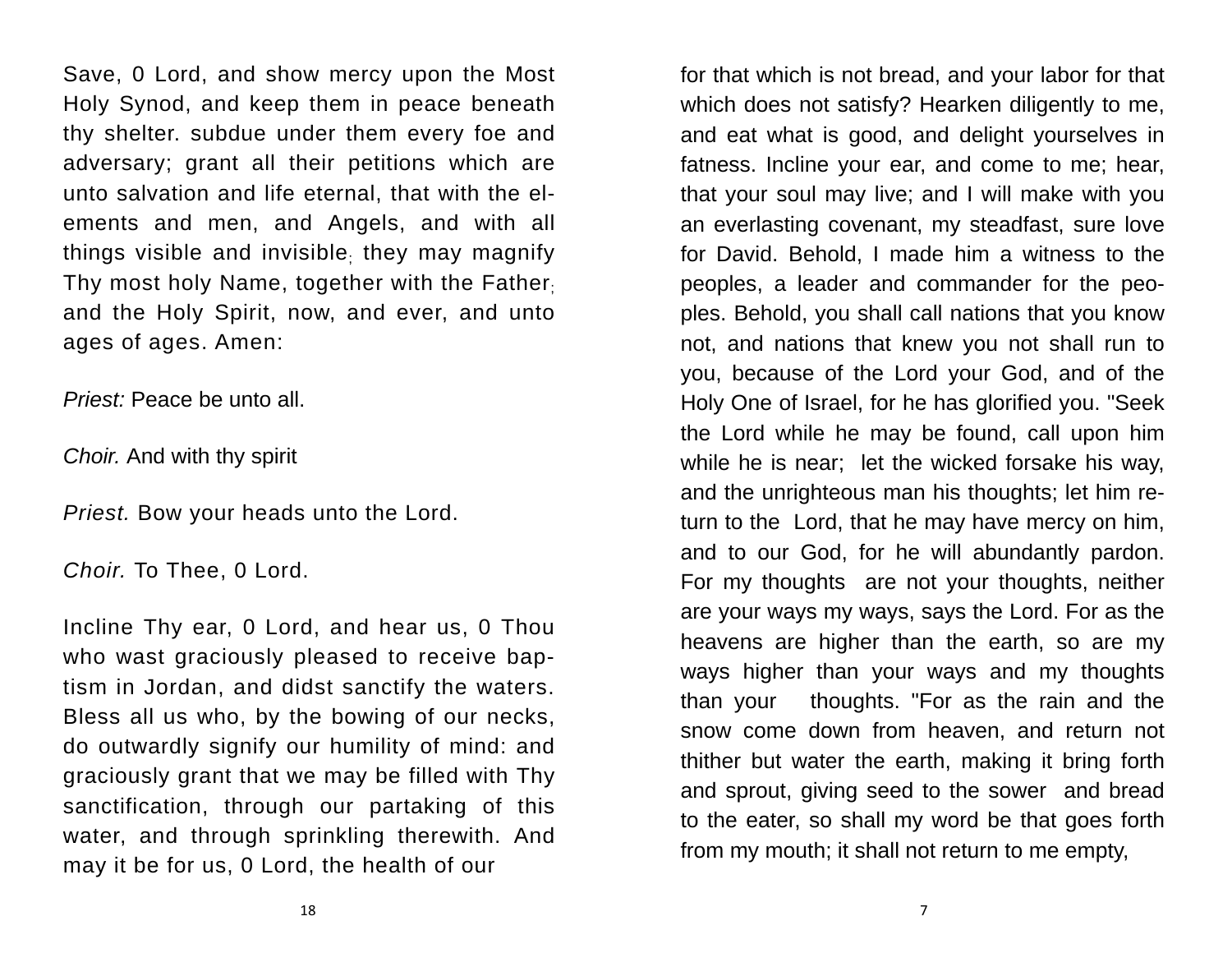but it shall accomplish that which I purpose, and prosper in the thing for which I sent it. "For you shall go out in joy, and be led forth in peace; the mountains and the hills before you shall break forth into singing, and all the trees of the field shall clap their hands. Instead of the thorn shall come up the cypress; instead of the brier shall come up the myrtle; and it shall be to the Lord for a memorial, for an everlasting sign which shall not be cut off."

The reading is from the Prophecy of Isaiah *(12:3- 6)*

Thus saith the Lord: With joy you will draw water from the wells of salvation. And you will say in that day: "Give thanks to the Lord call upon his name; make known his deeds among the nations, proclaim that his name is exalted." Sing praises to the Lord, for he has done gloriously; let this be known in all the earth. Shout, and sing for joy, O inhabitant of Zion, for great in your midst is the Holy One of Israel."

angelic might. And may it be unto all those who shall draw it, and shall partake of it unto the purification of their souls and bodies, unto the healing of their passions, unto the sanctification of their houses, and unto every expedient service. For Thou art our God, who through water and the Spirit renewed our nature, which had fallen into decay through sin. For Thou art our God, who with water didst drown sin in the days of Noah. For Thou art our God, who by the sea, through Moses, didst set free from slavery to Pharaoh the Hebrew race. For Thou art our God, who didst cleave the rock in the wilderness, so that Water poured forth, and who made the floods to well forth abundantly; and didst satisfy Thy thirsty people. For Thou art our God, who by fire and water; through Elijah, didst set Israel free from the errors of Baal. *Do Thou, the same Master and sanctify now also this water by Thy Holy Spirit.(3x)* Grant also unto all who shall be sprinkled therewith, and shall partake thereof, and shall anoint themselves therewith, sanctification, blessing, purification and bodily health: and save, 0 Lord, Thy servant our most God-fearing Bishop \_\_\_\_\_\_\_\_ and all the Authorities.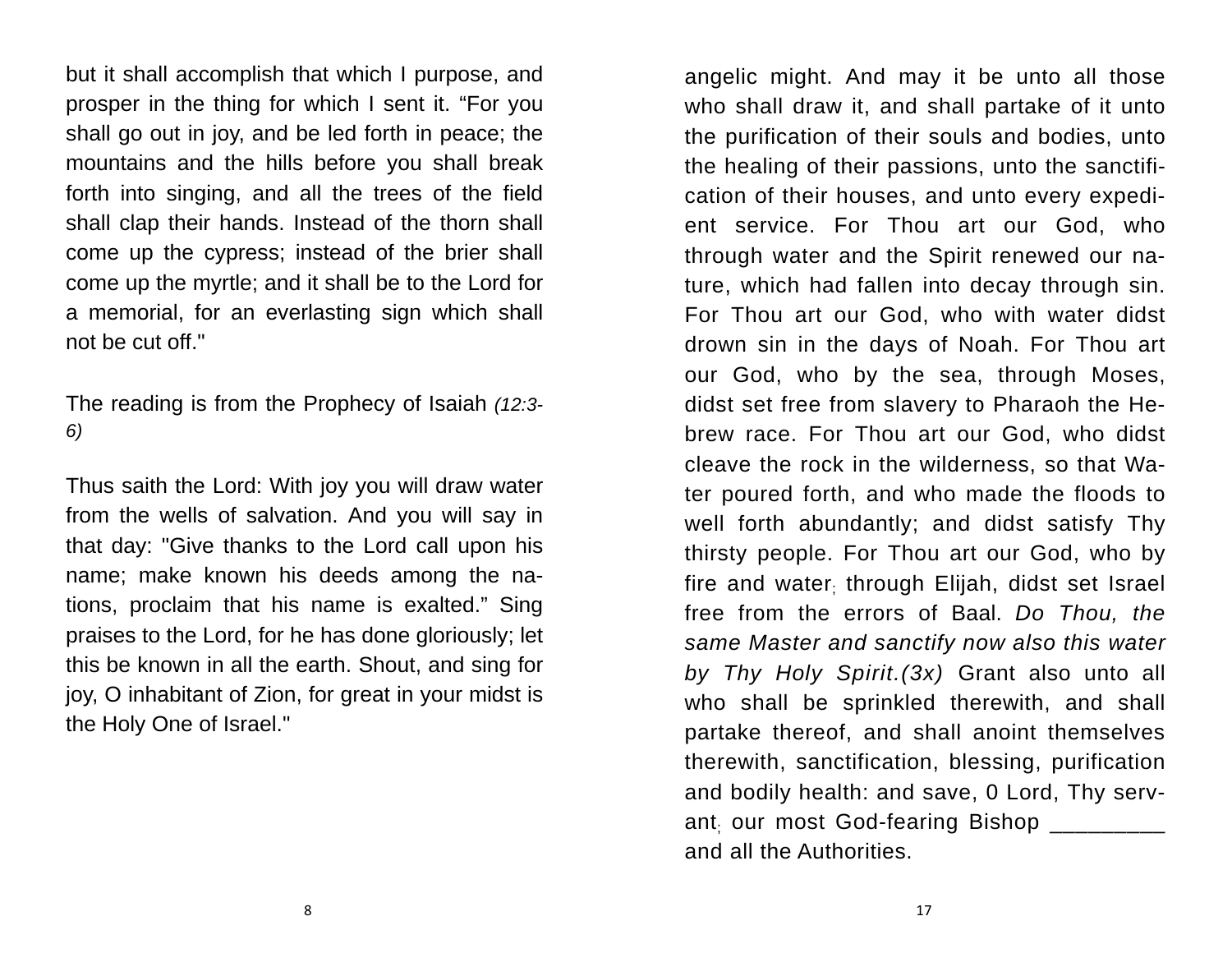of men. For Thou couldst not endure, 0 Master, because of Thy tender-hearted mercy, to behold the children of men tormented by the devil; but Thou didst come, and didst save us. We confess Thy grace; we proclaim Thy mercy; we conceal not Thy gracious deeds. Thou has set at liberty the generations of our race; by Thy birth Thou has sanctified a virgin's womb. All creation sings praises unto Thee, who didst reveal thyself; for Thou, our God, didst manifest Thyself upon earth, and didst dwell among men. Thou didst hallow the streams of the Jordan, in that Thou didst send down from heaven Thy Holy Spirit, and didst crush the heads of the serpents which lurked there.

*Then the Priest repeats three times the following, and blesses the water with his hand at each repetition.* 

*Wherefore 0 King who lovest mankind, come down now also through the descent of Thy Holy Spirit, and sanctify this water. (3x)* And impart unto it the grace of redemption, the blessing of the Jordan. Make it a fountain of immortality, a gift of sanctification, a remission of sins, a healing of infirmities, a destruction of demons; unapproachable by hostile powers, filled with

#### **Prokeimenon (Tone 3)**

The Lord is my Light and my Savior, whom shall I fear? *(Ps 26/27:1)*



The reading is from the Epistle of the Holy Apostle Paul to the Corinthians (I Cor.10:1-4)

Brethren, I want you to know that our fathers were all under the cloud, and all passed through the sea, and all were baptized into Moses in the cloud and in the sea, and all ate the same supernatural food and all drank the same supernatural drink. For they drank from the supernatural Rock which followed them, and the Rock was Christ.

## **Alleluia**

v: The voice of the Lord is upon the waters (Ps 28:3)

v: The God of glory thunders; the Lord is upon many waters.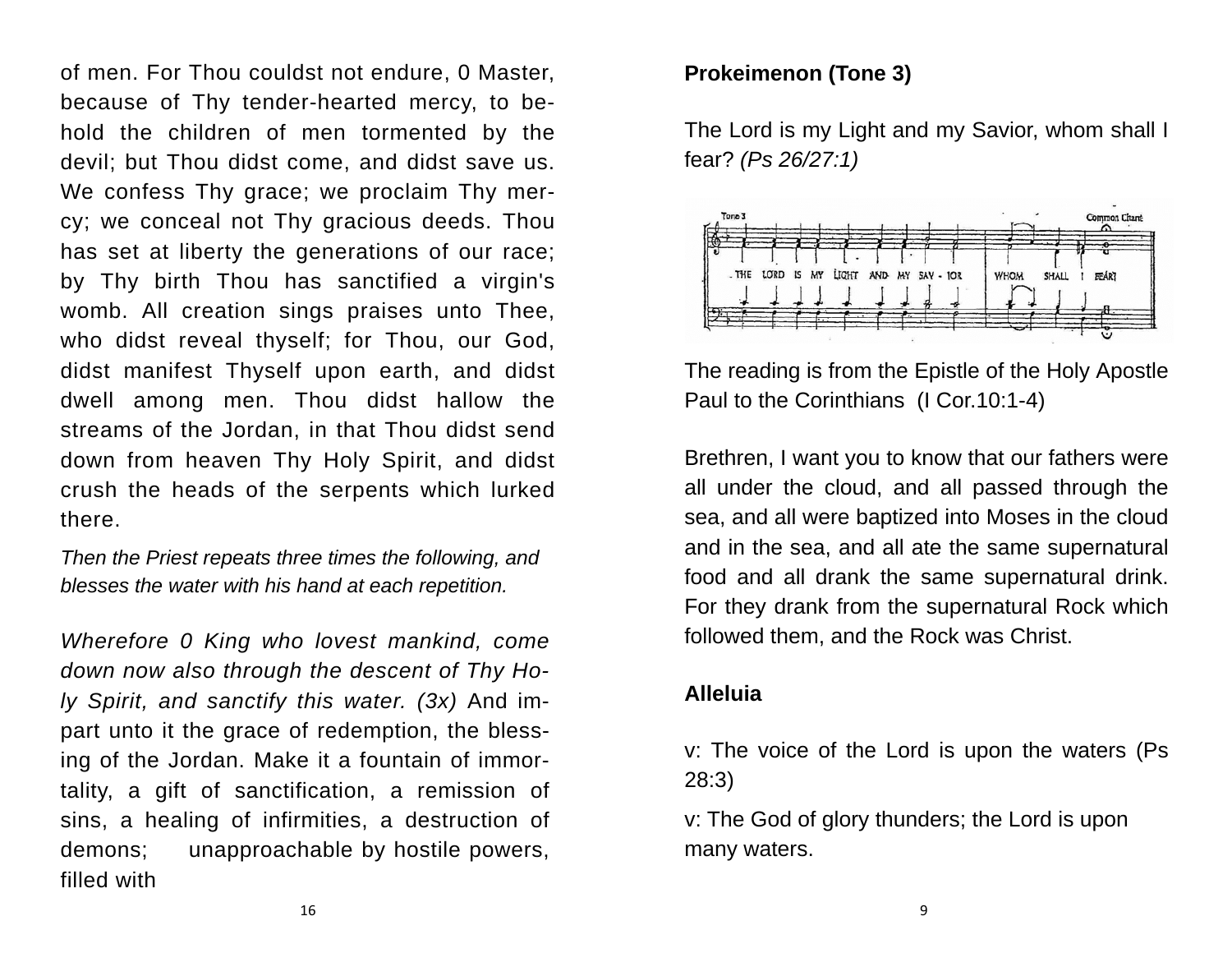

**The Great Litany** 

In peace, let us pray to the Lord

*Choir: Lord, have mercy.*

For the peace of the whole world, for the welfare of the holy churches of God, and for the union of all, let us pray to the Lord.

For this holy house and for those who enter with faith, reverence, and the fear of God, let us pray to the Lord.

For our Metropolitan For our Bishop \_\_\_\_\_\_\_\_, for the honorable priesthood, the deaconate in Christ, for all the clergy and the people, let us pray to the Lord.

For the President of our country, for all civil authorities, and for the armed forces, let us pray to the Lord.

For this city, for every city and country, and for the faithful dwelling in them, let us pray to the Lord.

*Great art thou, 0 Lord, and marvelous are Thy works, and no words suffices to hymn Thy wonders. (3x)* For Thou, by Thy will, from nothingness hast brought all things into being; by Thy majesty Thou dost uphold all creation, and by Thy providence Thou dost direct the world. When Thou hadst formed the universe out of four elements, Thou didst crown the circle of the year with four seasons. All the reason-endowed powers tremble before Thee. The Sun sings Thy praises, and the Moon glorifies Thee; the Stars, also, stand before Thy presence. The Light obeys Thee. The deeps shudder with awe before Thee; the watersprings do Thy bidding. Thou hast spread out the heavens like a curtain. Thou hast established the earth upon the waters. With sand hast Thou walled in the sea. Thou hast shed abroad the air for breathing. The Angelic Powers serve Thee. The Archangelic hosts adore Thee. The many-eyed Cherubim and the sixwinged Seraphim, as they stand round about and do fly, veil their faces with awe before Thine unapproachable glory. For Thou, the God which cannot be circumscribed, who art from everlasting and didst come down upon earth, taking on the form of a servant, being made in the likeness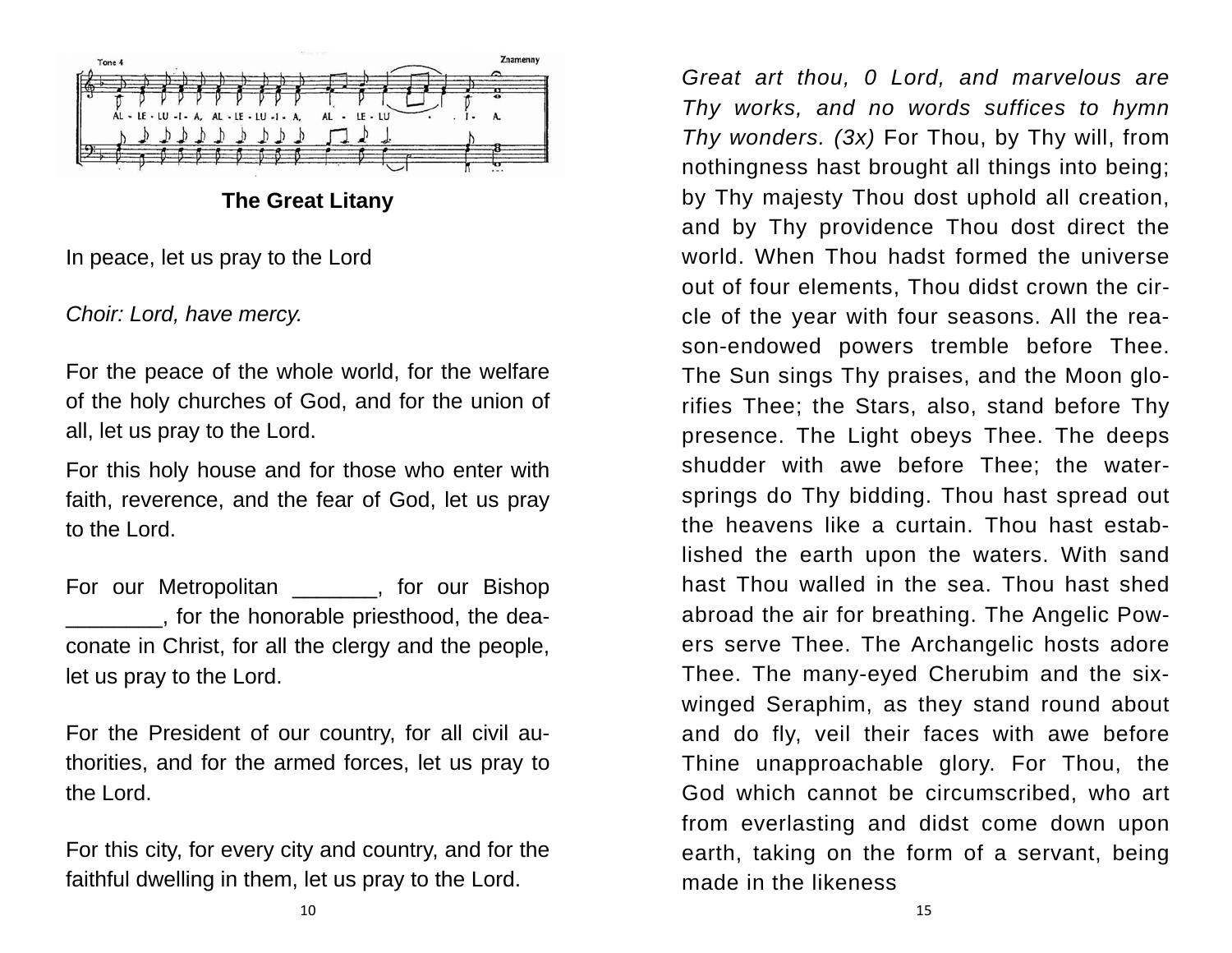Thee majesty and thanksgiving for Thy marvelous works which are from all eternity, and for Thy saving providence in these latter days in which Thou hast clothed Thyself in our frail and lowly substance, and hast condescended to the stature of a servant; who yet art King of all; who also didst receive baptism in the Jordan at the hands of a servant: that Thou, O Sinless One, having sanctified the nature of the water might make for us a way which should be unto a new birth, through water and the Spirit, and unto the deliverance first instituted for us. Celebrating the memory of which divine mystery, we beseech Thee, O Lord who loves mankind; sprinkle us, Thine unworthy servants, according to Thy divine promise, with pure water, the gift of Thy tenderness of heart. May the supplications of us sinners over this holy water be well pleasing unto Thy goodness; and may thy blessing through it be given to us and all Thy faithful people to the glory of Thy holy and adorable Name. For unto Thee belong glory, honor and worship, together with Thy Father who is from everlasting and Thine all-holy, good and life-creating Spirit, now and ever and unto ages of ages.

*Choir: Amen* 

For seasonable weather, for abundance of the fruits of the earth, and for peaceful times, let us pray to the Lord.

For travelers by land, by sea, and by air; for the sick and the suffering; for captives and their salvation, let us pray to the Lord.

That this water may be sanctified by the power, action and descent of the Holy Spirit, let us pray to the Lord.

That the purifying operation of the Holy Trinity may descend on this water, let us pray to the Lord.

That it may be given the grace of redemption and the blessing of the Jordan, let us pray to the Lord.

That Satan may speedily be crushed under our feet and that every evil council directed against us may be brought to nothing, let us pray to the Lord.

That the Lord our God will free us from every attack and temptation of the enemy and make us worthy of the good things which He hath promised, let us pray to the Lord.